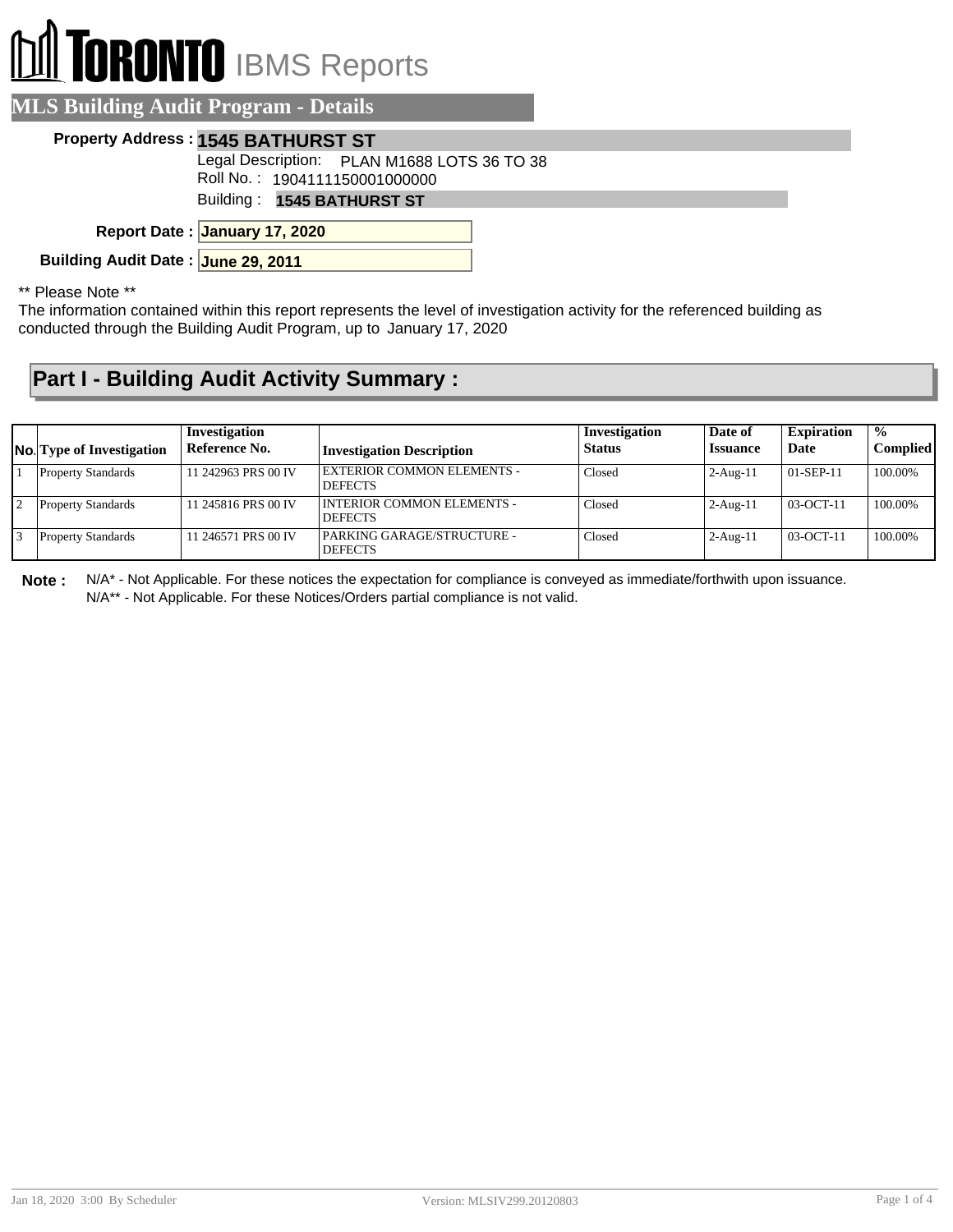## **Part II - Building Audit Details for Property Standards Orders :**

|    | Type of<br><b>No.</b> Investigation | <b>Investigation</b><br>Reference No.      | <b>Investigation Description</b>                                  | Investigation Date of<br><b>Status</b> | <b>Issuance</b> | <b>Expiration</b><br>∣Date | <b>Next Scheduled</b><br><b>Inspection Date</b> |
|----|-------------------------------------|--------------------------------------------|-------------------------------------------------------------------|----------------------------------------|-----------------|----------------------------|-------------------------------------------------|
| l3 | Property Standards                  |                                            | 11 246571 PRS 00 IV PARKING GARAGE/STRUCTURE -<br><b>IDEFECTS</b> | <b>Closed</b>                          | 2-Aug-11        | 03-OCT-11                  | 4-Oct-11                                        |
|    |                                     | No. of defects contained within the Order: |                                                                   |                                        |                 |                            |                                                 |

**0**

**No. of defects that remain outstanding :**

|                | <b>Deficiency Details</b>                                                                                                                                                                                                                                                                                                                                                |                                  |               |
|----------------|--------------------------------------------------------------------------------------------------------------------------------------------------------------------------------------------------------------------------------------------------------------------------------------------------------------------------------------------------------------------------|----------------------------------|---------------|
| No.            | <b>Violation/Defect</b>                                                                                                                                                                                                                                                                                                                                                  | Location                         | <b>Status</b> |
|                | The ceilings and bulkheads in the parking or storage garage are not maintained free of holes,<br>breaks or cracks. (Namely: Delaminated cement, perforations and exposed rebar, repair as<br>required)                                                                                                                                                                   | 1st Underground Parking<br>Level | Closed        |
| $\overline{2}$ | The parking or storage garage columns from floor level to a height of sixty (60) centimeters are<br>not painted black.                                                                                                                                                                                                                                                   | 1st Underground Parking<br>Level | Closed        |
| 3              | The property is not maintained clean in accordance with the standards. (Namely: Improper<br>storage and retention of materials located throughout garage and parking stalls)                                                                                                                                                                                             | 1st Underground Parking<br>Level | Closed        |
| 4              | Alert signs are not prominently displayed on columns or walls 2.1 metres above the floor,<br>measured from the top of the sign to the floor, so that there is 1 alert sign for every 25 parking<br>stalls in the parking or storage garage, with the alert signs being evenly distributed in the parking<br>or storage garage, but located no more than 30 metres apart. | 1st Underground Parking<br>Level | Closed        |
| 5              | The parking or storage garage walls from floor level to a height of sixty (60) centimeters are not<br>painted black.                                                                                                                                                                                                                                                     | 1st Underground Parking<br>Level | Closed        |

| Tvpe of<br>No. Investigation | <b>Investigation</b><br><b>Reference No.</b> | <b>Investigation Description</b>                                  | ∣Investigation ∣Date of<br><b>Status</b> | <b>Issuance Date</b> | <b>Expiration</b> | <b>Next Scheduled</b><br><b>Inspection Date</b> |
|------------------------------|----------------------------------------------|-------------------------------------------------------------------|------------------------------------------|----------------------|-------------------|-------------------------------------------------|
| <b>Property Standards</b>    |                                              | 111 242963 PRS 00 IV EXTERIOR COMMON ELEMENTS -<br><b>DEFECTS</b> | <b>Closed</b>                            | 2-Aug-11             | 101-SEP-11        | 15-Apr-13                                       |

| No. of defects contained within the Order : $\vert$ |  |
|-----------------------------------------------------|--|
|                                                     |  |
| No. of defects that remain outstanding : $\ $       |  |

|     | <b>Deficiency Details</b>                                                                                                                                                                                                               |                        |               |  |  |  |  |
|-----|-----------------------------------------------------------------------------------------------------------------------------------------------------------------------------------------------------------------------------------------|------------------------|---------------|--|--|--|--|
| No. | <b>Violation/Defect</b>                                                                                                                                                                                                                 | Location               | <b>Status</b> |  |  |  |  |
|     | Balconies are not maintained in good repair. (Namely: Spalling bricks throughout balcony faces -<br>repair as required)                                                                                                                 | Balcony                | Closed        |  |  |  |  |
| 2   | The grass height exceeds twenty (20) centimeters.                                                                                                                                                                                       | East Side of Property  | Closed        |  |  |  |  |
| 3   | A retaining wall exceeding 1,000 millimeters in exposed height is not protected by a guard on the<br>open side where access is provided.                                                                                                | North Side of Property | Closed        |  |  |  |  |
| 4   | Exterior window with broken/cracked glass. (North Facing Window in Pent House)                                                                                                                                                          | Roof Of Building       | Closed        |  |  |  |  |
| 5   | The location and size of openings present a hazard as they are designed with members or<br>attachments between 140 millimeters and 900 millimeters above the level protected by the guard<br>which facilitate climbing.                 | South Side of Building | Closed        |  |  |  |  |
| 6   | Required guard does not prevent the passage of a sphere having a diameter more than 100<br>millimeters.                                                                                                                                 | South Side of Building | Closed        |  |  |  |  |
| 7   | Handrails on both sides of stair or ramp 1,100mm in width or more not provided                                                                                                                                                          | South Side of Property | Closed        |  |  |  |  |
| 8   | A retaining wall exceeding 1,000 millimeters in exposed height is not protected by a guard on the<br>open side where access is provided. (Namely: All west facing retaining walls from north of<br>property to garage vehicle entrance) | West Side of Property  | Closed        |  |  |  |  |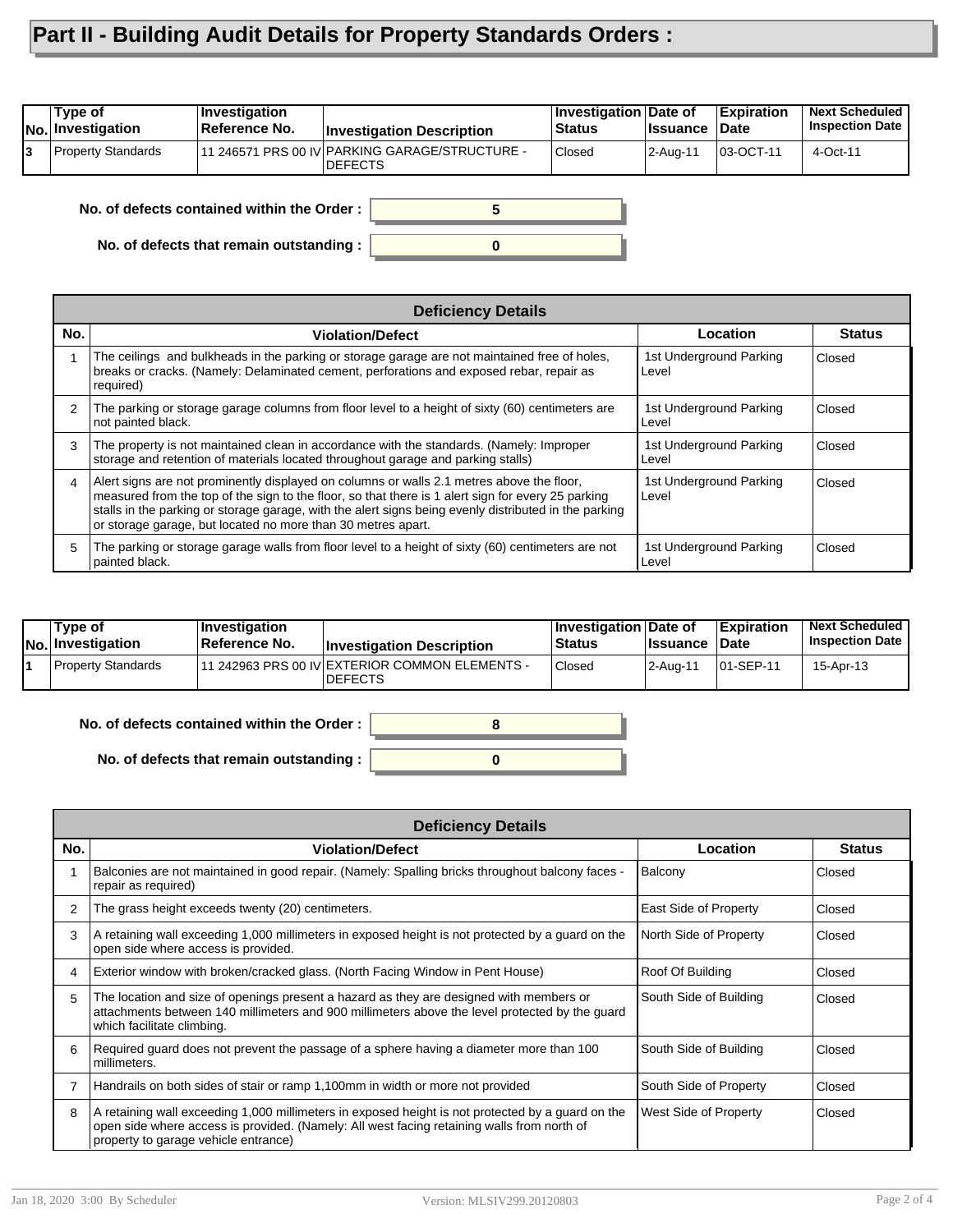| Tvpe of<br>$ No $ Investigation | <b>Investigation</b><br><b>∣Reference No.</b> | <b>Investigation Description</b>                                 | <b>Investigation Date of</b><br><b>Status</b> | <b>Issuance Date</b> | Expiration | <b>Next Scheduled</b><br><b>Inspection Date</b> |
|---------------------------------|-----------------------------------------------|------------------------------------------------------------------|-----------------------------------------------|----------------------|------------|-------------------------------------------------|
| Property Standards              |                                               | 11 245816 PRS 00 IV INTERIOR COMMON ELEMENTS -<br><b>DEFECTS</b> | Closed                                        | l 2-Aua-11           | 03-OCT-11  | 28-Sep-11                                       |

| No. of defects contained within the Order:       | 20 |
|--------------------------------------------------|----|
| No. of defects that remain outstanding : $\vert$ |    |

|                   | <b>Deficiency Details</b>                                                                                                                                                                                                     |                            |               |  |  |  |  |  |
|-------------------|-------------------------------------------------------------------------------------------------------------------------------------------------------------------------------------------------------------------------------|----------------------------|---------------|--|--|--|--|--|
| No.               | <b>Violation/Defect</b>                                                                                                                                                                                                       | Location                   | <b>Status</b> |  |  |  |  |  |
| 1                 | The stairs and their supporting structural members are not maintained in good repair. (Namely:<br>Rusted stair riser and nosing)                                                                                              | 1st Floor                  | Closed        |  |  |  |  |  |
| 2                 | Ceiling not maintained free of holes. (Namely: Ceiling perforated near elevator)                                                                                                                                              | 2nd Floor                  | Closed        |  |  |  |  |  |
| 3                 | Wall not maintained free of cracks and deteriorated materials. (Namely: Bubbling and cracking<br>plaster in stairway)                                                                                                         | 3rd Floor                  | Closed        |  |  |  |  |  |
| $\overline{4}$    | Immediate action has not been taken to eliminate an unsafe condition. (Namely: Door mats<br>located in common corridor)                                                                                                       | 3rd Floor                  | Closed        |  |  |  |  |  |
| 5                 | Wall(s) not maintained free of damaged and deteriorated materials. (Namely: Wall damaged near<br>suites 403, 405, 409. Repair as required)                                                                                    | 4th Floor                  | Closed        |  |  |  |  |  |
| 6                 | Wall(s) not maintained free of holes. (Namely: Wall perforation)                                                                                                                                                              | Basement                   | Closed        |  |  |  |  |  |
| $\overline{7}$    | Ceiling not maintained free of holes. (namely: Ceiling perforation)                                                                                                                                                           | <b>Basement</b>            | Closed        |  |  |  |  |  |
| 8                 | The electrical connections are not maintained in a safe and complete condition. (Namely:<br>Unprotected or open electrical connections)                                                                                       | <b>Basement</b>            | Closed        |  |  |  |  |  |
| 9                 | The property is not maintained clean in accordance with the standards. (Namely: Improper<br>storage of materials that are not kept within designated storage areas)                                                           | Basement                   | Closed        |  |  |  |  |  |
| 10 <sup>1</sup>   | Immediate action has not been taken to eliminate an unsafe condition. (Specifically: Unprotected<br>sump pump pit)                                                                                                            | <b>Basement</b>            | Closed        |  |  |  |  |  |
| 11                | The floor finish is not maintained. (Namely: Floor paint not free from defect)                                                                                                                                                | <b>Basement</b>            | Closed        |  |  |  |  |  |
| $12 \overline{ }$ | The property is not maintained clean in accordance with the standards. (Namely: Improper<br>storage and retention of materials within fan room, clean, clear, organize)                                                       | Roof Of Building           | Closed        |  |  |  |  |  |
| 13                | Door hardware/devices are not maintained in good repair. (Namely: Stairway doors that fail to self<br>close and self latch, repair as required)                                                                               | Stairway                   | Closed        |  |  |  |  |  |
| 14                | Height of the quard for the exit stairs are less than 920 millimetres measured vertically to the top<br>of the guard from a line drawn through the outside edges of the stair nosings.                                        | Stairway                   | Closed        |  |  |  |  |  |
| 15                | The guard is designed that a member, attachment or opening located between 140 millimetres<br>and 900 millimetres above the level being protected facilitates climbing.                                                       | Stairway                   | Closed        |  |  |  |  |  |
| 16                | Height of the guard for the exit stairs are less than 1,070 millimetres around landings.                                                                                                                                      | Stairway                   | Closed        |  |  |  |  |  |
| 17                | Required guard does not prevent the passage of a sphere having a diameter more than 100<br>millimetres.                                                                                                                       | Stairway                   | Closed        |  |  |  |  |  |
| 18                | A window in a stairway that extends to less than 1,070 millimetres above the landing is protected<br>by a guard that is less than 1,070 millimetres high measured to the top of the guard from the<br>surface of the landing. | Stairway                   | Closed        |  |  |  |  |  |
| 19                | Public corridor is not equipped to provide illumination to an average level of not less than 50 lux at<br>floor level.                                                                                                        | <b>Throughout Building</b> | Closed        |  |  |  |  |  |
| 20                | The lighting fixture is not protected from damage by the provision of wired glass or other suitable<br>means of protection. (Namely: Missing light lenses, replace as required)                                               | <b>Throughout Building</b> | Closed        |  |  |  |  |  |